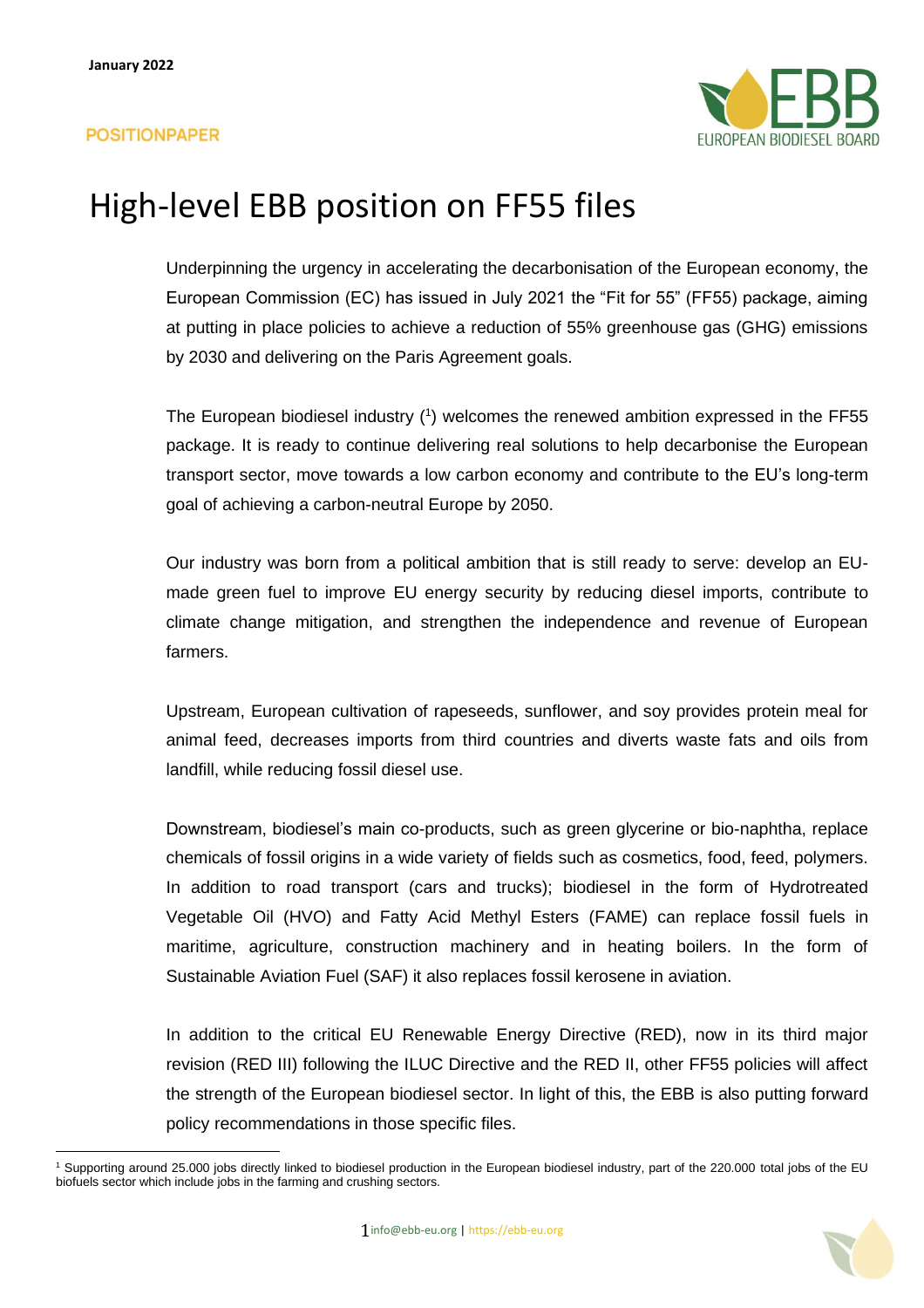$\Gamma$ 

**High-level EBB position on FF55 files**



## **Overall FF55 package**

### **Policy stability and continuity**

| <b>Recommendation</b> | A successful EU decarbonisation transport policy should not<br>$\bullet$<br>reverse but rather build on what has been achieved by the RED II<br>and other EU policies.                                                                                                        |
|-----------------------|-------------------------------------------------------------------------------------------------------------------------------------------------------------------------------------------------------------------------------------------------------------------------------|
| Reasoning             | Using all available decarbonisation technologies would provide<br>investor confidence, allowing for investments to benefit from a stable<br>long-term policy framework and fostering the necessary capital<br>expenditure in novel technologies and unexplored raw materials. |

### **Ambition on renewable energy use in all transport modes**

| <b>Recommendation</b> | The use of sustainable biofuels should continue to be promoted in<br>$\bullet$<br>all relevant transport modes including road transport, aviation<br>and maritime.<br>To this end, all sustainable feedstocks should be under a single EU<br>$\bullet$<br>sustainability framework under the RED.                                                                                                                                                                                                                  |
|-----------------------|--------------------------------------------------------------------------------------------------------------------------------------------------------------------------------------------------------------------------------------------------------------------------------------------------------------------------------------------------------------------------------------------------------------------------------------------------------------------------------------------------------------------|
| Reasoning             | Today, European sustainable biofuels together account for over 89%<br>of renewables in transport. They are the widest and most available<br>alternative to fossil fuels and deliver significant GHG emissions<br>savings.<br>Moreover, biofuels comply today with a single set of strict EU-wide<br>sustainability criteria, that allows a role for all sustainable biofuels in<br>the decarbonisation of the European transport. These criteria should<br>be applicable regardless of the end use of the biofuel. |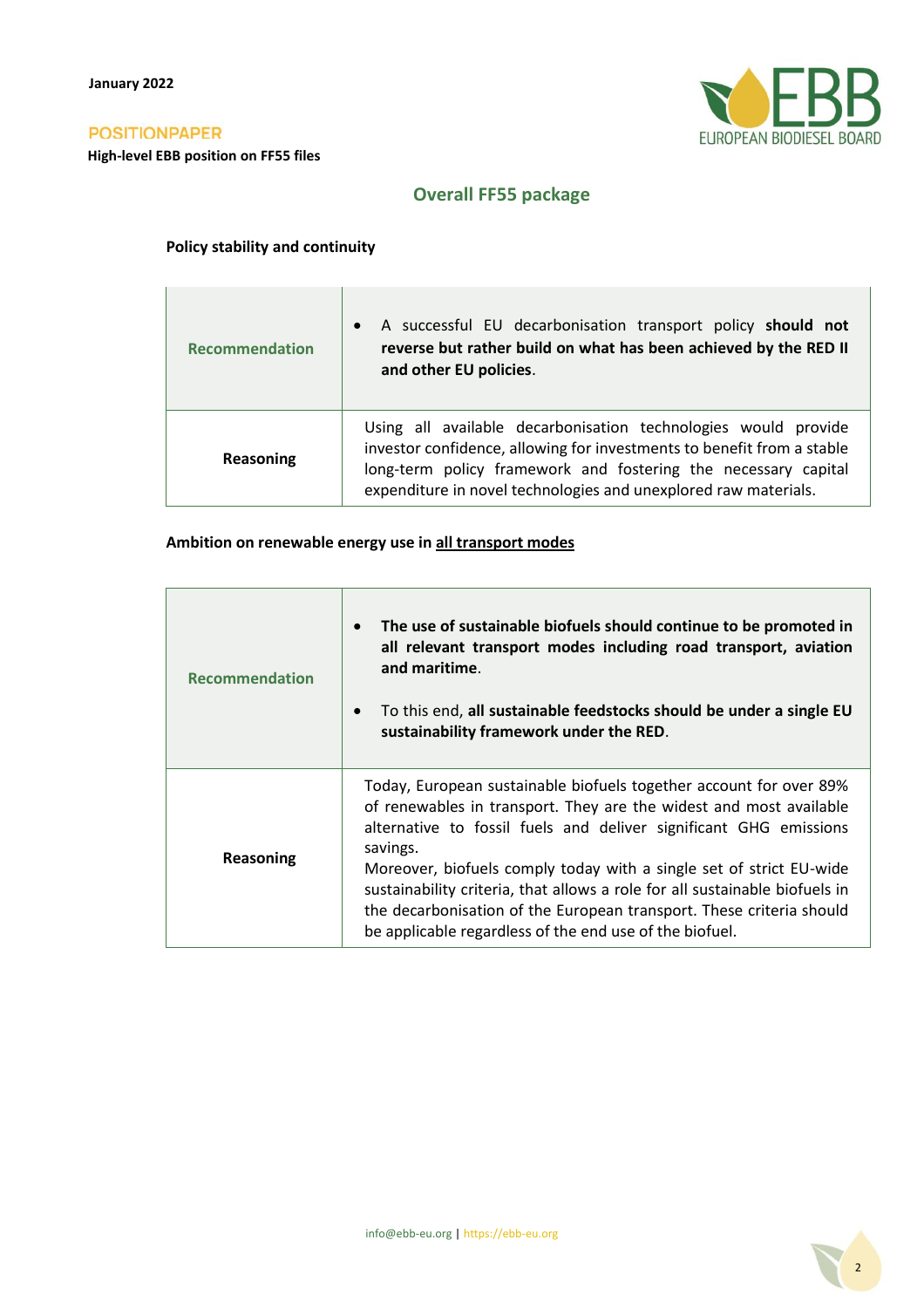**High-level EBB position on FF55 files**



## **RED – Renewable Energy Directive**

### **Overall RES target** (proposed at 40%)

| <b>Recommendation</b> | As sustainable biofuels also count towards the RES target, the EBB<br>$\bullet$<br>recommends setting the highest possible overall RES target.                                                                                                                                                                                                                                                                                                                     |
|-----------------------|--------------------------------------------------------------------------------------------------------------------------------------------------------------------------------------------------------------------------------------------------------------------------------------------------------------------------------------------------------------------------------------------------------------------------------------------------------------------|
| Reasoning             | This target is a critical part of the RED III, determining the overall EU<br>ambition of the incorporation of renewables in its energy mix.<br>Increasing this target should bring the RED III in line with the<br>European Green Deal (EGD) objective of a 2050 climate-neutrality EU,<br>which needs a 55% reduction in GHG emissions by 2030. This in turn<br>requires an integrated energy system with significantly higher shares<br>of renewable energy use. |

## **Indicative target annual average RES** (1.1% increase)

| <b>Recommendation</b> | As this target is an additional tool to foster the rollout of<br>renewables, the EBB fully endorses it and expects it to be kept in<br>the final RED III text. |
|-----------------------|----------------------------------------------------------------------------------------------------------------------------------------------------------------|
| Reasoning             | While this is an indicative target, it could have a positive impact as it<br>would ensure an annual uptake of renewables in the energy mix.                    |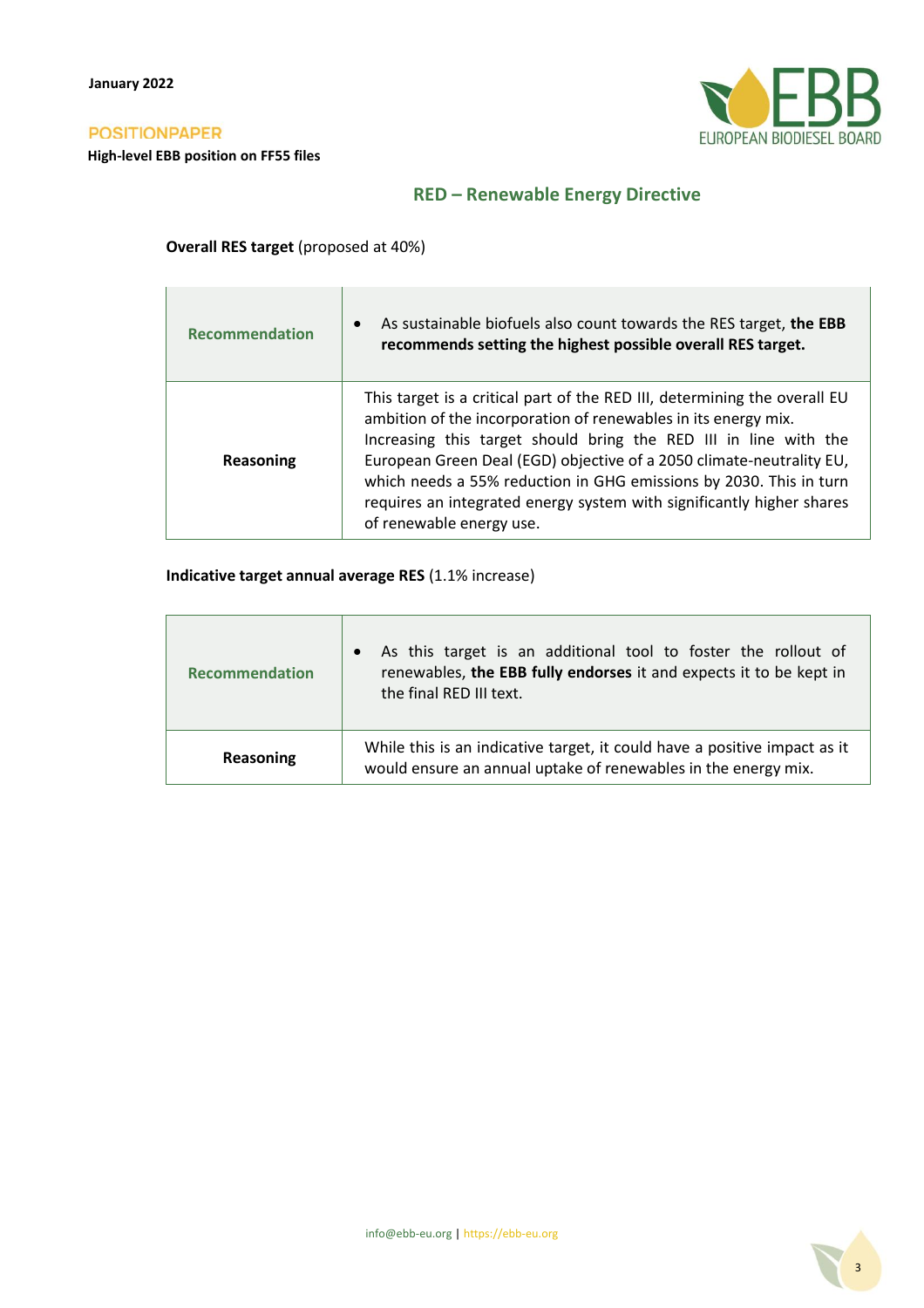**High-level EBB position on FF55 files**



## **RES-T Transport fuel supplier obligation** (13% GHG savings)

| <b>Recommendation</b> | Having assessed what the proposed 13% GHG savings target for the<br>transport sector means for use of available decarbonisation tools,<br>we consider it not ambitious enough. Therefore, we recommend a<br>higher 16% GHG emissions savings target, to be met by fuel<br>suppliers via an incorporation obligation of renewables in the<br>transport sector.                                                                                                                                                                                                                                                                                                                                                                                                                                                                                                                                                                                                                                                                                                                                                                                          |
|-----------------------|--------------------------------------------------------------------------------------------------------------------------------------------------------------------------------------------------------------------------------------------------------------------------------------------------------------------------------------------------------------------------------------------------------------------------------------------------------------------------------------------------------------------------------------------------------------------------------------------------------------------------------------------------------------------------------------------------------------------------------------------------------------------------------------------------------------------------------------------------------------------------------------------------------------------------------------------------------------------------------------------------------------------------------------------------------------------------------------------------------------------------------------------------------|
| <b>Reasoning</b>      | The minimum share of renewable energy of at least 14% in transport<br>by 2030 (EU RES-T), set in RED II article 25 is not enough to allow the<br>necessary decarbonisation of the European transport sector,<br>especially given the possibilities for Member States to lower this<br>target if they lower their crop-based biofuels contribution. Therefore,<br>the obligation put on fuel suppliers should be strengthened, and be<br>translated into an effective incorporation of renewable energy for all<br>fuel suppliers without exception.<br>We happily note the EC's intention to step-up the effective<br>decarbonisation of the European transport sector by increasing the<br>ambition of the fuel supplier obligation.<br>While the proposal to restructure the incorporation obligation on<br>fuel suppliers into a GHG savings obligation is pointing into the right<br>direction, as it aims at delivering effective carbon savings in the<br>transport sector, we believe Member States should still have the<br>freedom to set their national transport incorporation obligations in<br>volume/energy or in GHG emissions savings. |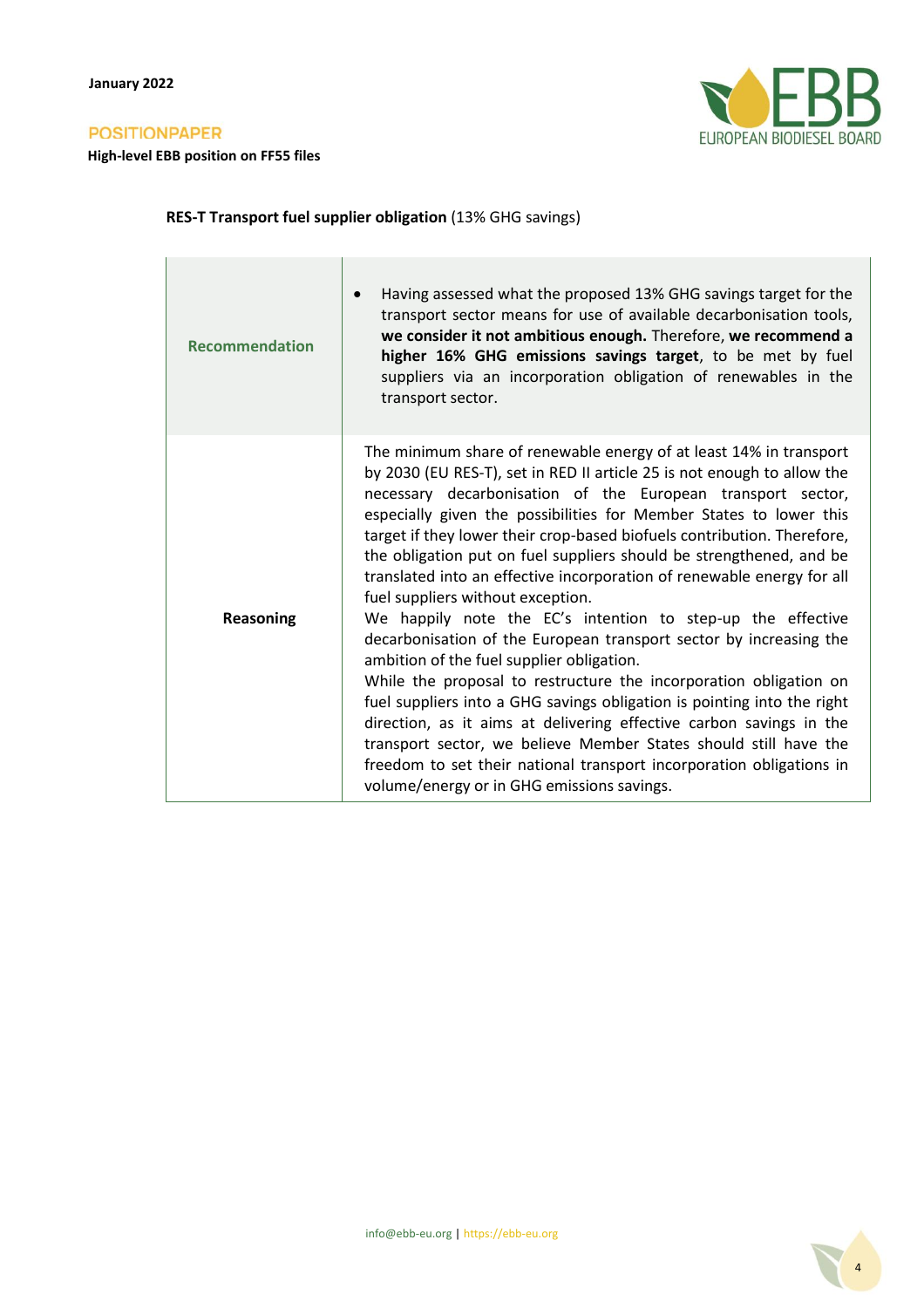**High-level EBB position on FF55 files**



## **Sustainable crop-based biofuels**

| <b>Recommendation</b> | The cap on crop-based biofuels should be simplified by being<br>$\bullet$<br>calculated as 7% of the total EU's gross final consumption of<br>energy in the transport sector. This calculation should replace the<br>RED II cap reference as the consumption of crop-based biofuels in<br>2020 (which was an atypical year due to the COVID-19 pandemic).<br>EU Member States should be allowed to ask the European<br>$\bullet$<br>Commission to go above the 7% crop cap, subject to availability of<br>raw materials, and strict sustainability criteria considering best<br>available evidence on indirect land-use change and deforestation<br>impact (RED II foresees this consideration already; art 26.1).<br>Remove the possibility of MSs reducing their ambition if they<br>$\bullet$<br>reduce contribution of crop-based biofuels.<br>All sustainable feedstocks under RED should be included in<br>$\bullet$<br>aviation and maritime (i.e., under a single EU sustainability<br>framework under RED).<br>This inclusion is of course limited by the RED sustainability criteria,<br>as well as the crop-cap and the phase-out of high-ILUC risk biofuels. |
|-----------------------|--------------------------------------------------------------------------------------------------------------------------------------------------------------------------------------------------------------------------------------------------------------------------------------------------------------------------------------------------------------------------------------------------------------------------------------------------------------------------------------------------------------------------------------------------------------------------------------------------------------------------------------------------------------------------------------------------------------------------------------------------------------------------------------------------------------------------------------------------------------------------------------------------------------------------------------------------------------------------------------------------------------------------------------------------------------------------------------------------------------------------------------------------------------------------|
| <b>Reasoning</b>      | Certified sustainable crop-based biofuels account for more than 60%<br>of renewables used in transport. Their contribution to the EU RES-T<br>target, as well as other transport modes like aviation and maritime,<br>should not be lowered as they represent an immediate and cost-<br>effective tool to reduce emissions in existing and future fleets, and<br>contribute to the bioeconomy, supplying plant rich-protein feed<br>products to the European market.<br>Any ILUC and deforestation concerns have already been addressed<br>via the RED II delegated act on high-ILUC risk biofuels (with these<br>biofuels to be phased-out to 0% by 2030).                                                                                                                                                                                                                                                                                                                                                                                                                                                                                                              |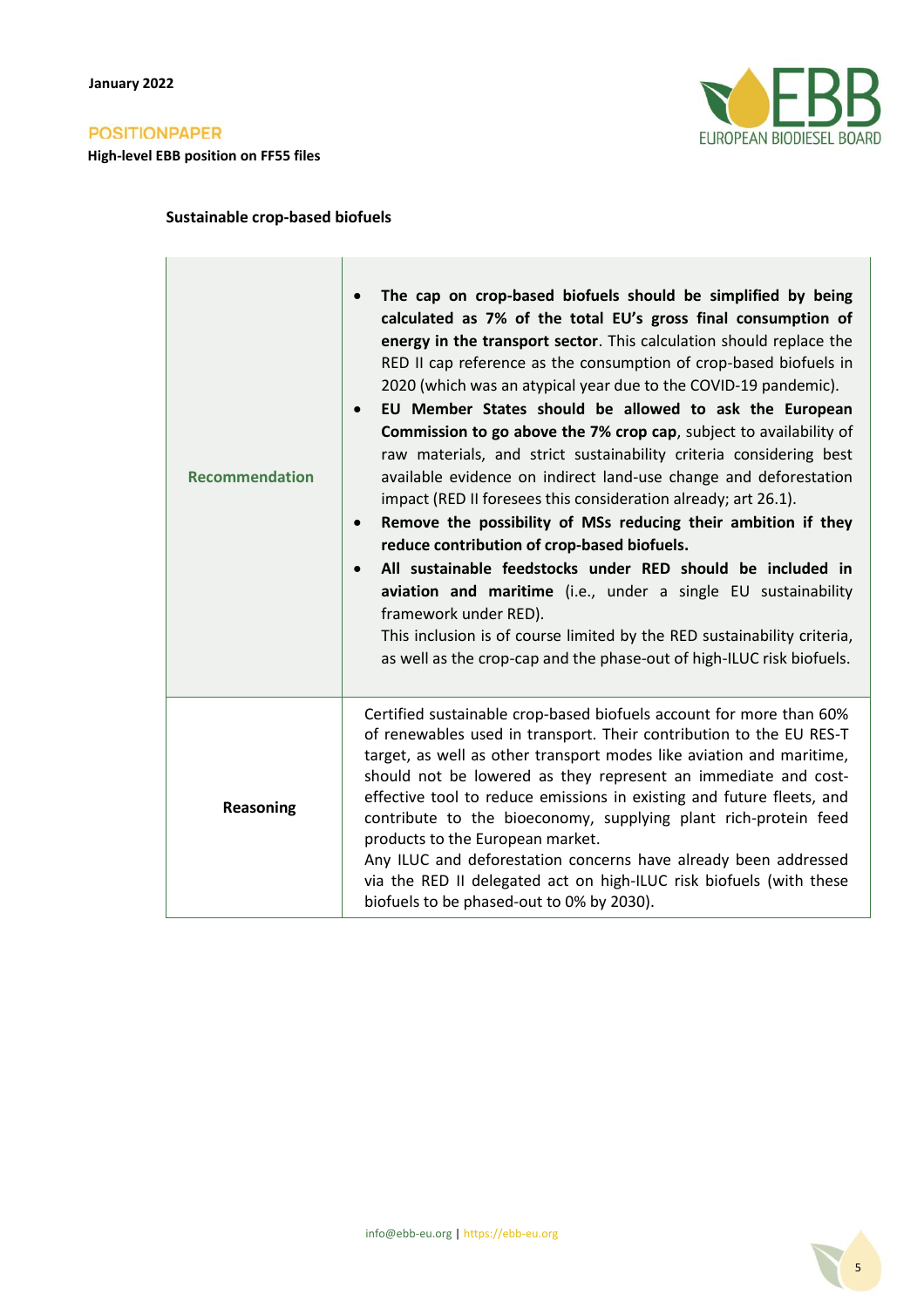**High-level EBB position on FF55 files**



## **Possibility to reduce RES-T target if cap on crop-based is reduced**

| <b>Recommendation</b> | This possibility should be removed and the RED III should maintain<br>the 7% maximum contribution of biofuels from arable crops as a<br>share of renewables in transport.                                                                                                                                                                                                                                                                                                                                                                                                                     |
|-----------------------|-----------------------------------------------------------------------------------------------------------------------------------------------------------------------------------------------------------------------------------------------------------------------------------------------------------------------------------------------------------------------------------------------------------------------------------------------------------------------------------------------------------------------------------------------------------------------------------------------|
| Reasoning             | Member States' ability to lower their ambition if they reduce their<br>cap on crop-based biofuels strongly limits the development of a<br>single market for crop-based biofuels and a coherent EU framework<br>for using these biofuels. It is also inconsistent with the goals of the<br>Common Agricultural Policy. The crop cap level is a compromise<br>recognising that conventional biofuels produce valuable co-products,<br>notably for the livestock sector, allowing the EU to decrease its<br>protein supply deficit by substantially reducing its feed meal import<br>dependence. |

#### **Aviation and Maritime multipliers in the RED II**

| <b>Recommendation</b> | Delete the 1.2x multiplier for aviation and maritime under the<br>$\bullet$<br>RED II.                                                                                                                                                                                                                         |
|-----------------------|----------------------------------------------------------------------------------------------------------------------------------------------------------------------------------------------------------------------------------------------------------------------------------------------------------------|
| Reasoning             | To help ensure a level playing field between the different end-uses of<br>biofuels within the RED and considering that specific sector proposals<br>are on the table to foster uptakes of alternative fuels in the aviation<br>and the maritime sectors, these multipliers should be deleted in the<br>RED II. |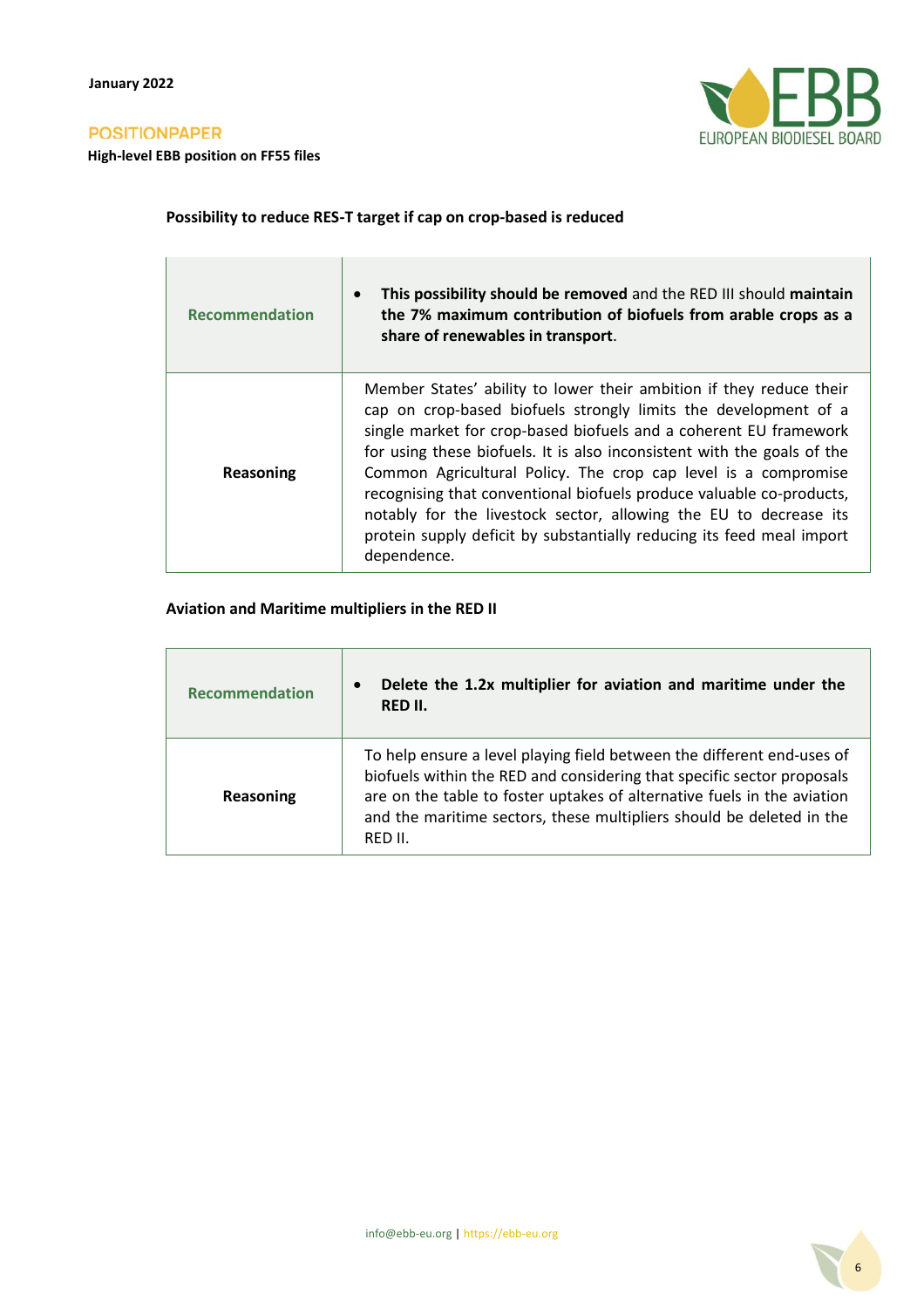**High-level EBB position on FF55 files**



#### **Ambition on advanced biofuels** (Part A of Annex IX)

| <b>Recommendation</b> | Advanced biofuels from RED II Annex IX-A feedstocks, as well as<br>other raw materials, must be established as an <b>additional</b><br>instrument to be used in all transport modes, and not as a<br>replacement for existing sustainable crop-based biofuels.<br>Therefore, we welcome the higher dedicated sub-target for Part A<br>$\bullet$<br>of Annex IX, as this will lead to further development of novel<br>feedstocks and the scaling-up of production by industry.                                                                                                                                                                                     |
|-----------------------|-------------------------------------------------------------------------------------------------------------------------------------------------------------------------------------------------------------------------------------------------------------------------------------------------------------------------------------------------------------------------------------------------------------------------------------------------------------------------------------------------------------------------------------------------------------------------------------------------------------------------------------------------------------------|
| Reasoning             | Increasing the use of advanced biofuels from RED II Annex IX-A<br>feedstocks with a sub-target would help to further reduce fossil fuel<br>use and GHG emissions but cannot be done at the expense of the<br>existing industry.<br>Deployment of these advanced biofuels should build on existing<br>legislation and support the industry, securing the investor confidence<br>essential to future investments in renewable fuels.<br>Only a framework with space for all sustainable biofuels would<br>support the commitment of the EU biodiesel industry to constantly<br>improve its contribution to the decarbonisation of the European<br>transport sector. |

**Incentives for waste-based biofuels** (Part B of Annex IX)

| <b>Recommendation</b> | Member States should put in place positive measures to ensure<br>$\bullet$<br>the continuous development of the use of the feedstocks<br>included in Part B of Annex IX, (specifically used cooking oil and<br>animal fats (C1, C2) at the present time), which deliver very<br>significant GHG emissions savings.                                                                                                                                                                                                                                                                         |
|-----------------------|--------------------------------------------------------------------------------------------------------------------------------------------------------------------------------------------------------------------------------------------------------------------------------------------------------------------------------------------------------------------------------------------------------------------------------------------------------------------------------------------------------------------------------------------------------------------------------------------|
| Reasoning             | Today's RED II has a system of double counting that aims to<br>incentivise the advanced and waste-based biofuels listed in Annex IX.<br>The RED III proposal on the table eliminates this double counting<br>incentive, and only keeps a dedicated sub-target for Part A of Annex<br>IX. The Annex IX part B feedstocks can rely on their savings to ensure<br>their development in the context of a GHG objective, but it seems<br>appropriate that Members States consider additional measures such<br>as a sub target based on their national feedstock availability and<br>priorities. |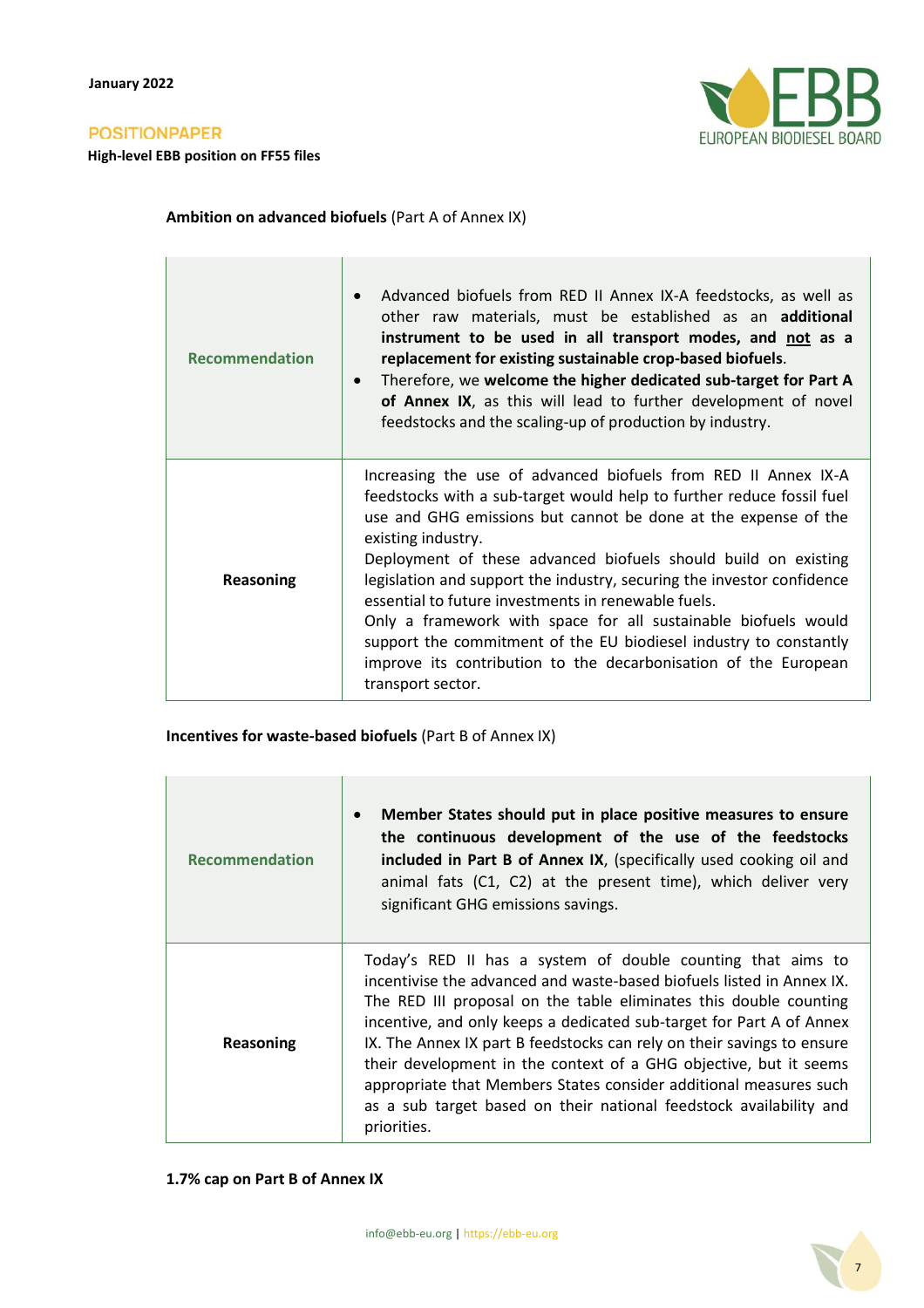**High-level EBB position on FF55 files**



|                       | The 1.7% cap should be revised upwards due to:                                                                                                                                                                                                                                                                                                                                                                                                                                                                                                                                                                                                                                                                                                                                                    |
|-----------------------|---------------------------------------------------------------------------------------------------------------------------------------------------------------------------------------------------------------------------------------------------------------------------------------------------------------------------------------------------------------------------------------------------------------------------------------------------------------------------------------------------------------------------------------------------------------------------------------------------------------------------------------------------------------------------------------------------------------------------------------------------------------------------------------------------|
| <b>Recommendation</b> | $\circ$ New traceability requirements being put in place via the<br>upcoming EU-wide database, and improvements to the<br>voluntary schemes that are being implemented. These should<br>address concerns of fraud or unfair trade.<br>$\circ$ The removal of double-counting incentives.<br>○ Ongoing preparation of the delegated act (under RED II) to add<br>feedstocks to Annex IX (Parts A and B).<br>$\circ$ The increase of the transport target needed to achieve the<br>FF55 ambitions.                                                                                                                                                                                                                                                                                                  |
|                       | The possibility for Member States to request they go above this<br>$\bullet$<br>cap should be reinserted. This would be particularly relevant if<br>additional feedstocks are added to Part B, and a Member State<br>wanted to explore the full potential of these raw materials.<br>A mechanism should be added in the RED III to further reassess<br>$\bullet$<br>this cap if additional raw materials are added to Annex IX Part B.                                                                                                                                                                                                                                                                                                                                                            |
| Reasoning             | If a raw material is deemed to be a waste or residue suitable to be<br>listed in Annex IX of the RED, then capping its use at a too low level<br>works directly against the aims of transport decarbonisation.<br>Concerns of fraud around sustainability credentials of all feedstocks<br>should be addressed in priority through implementation of robust<br>traceability and certification requirements. For example, the foreseen<br>implementation of the EU-wide traceability database - tracing liquid<br>and gaseous renewable fuels and recycled carbon fuels $-$ even if<br>planned to be starting "from the point of production" with a<br>possibility to further extend its scope, appears as the best tool to<br>ensure sustainability of raw materials used for biofuel production. |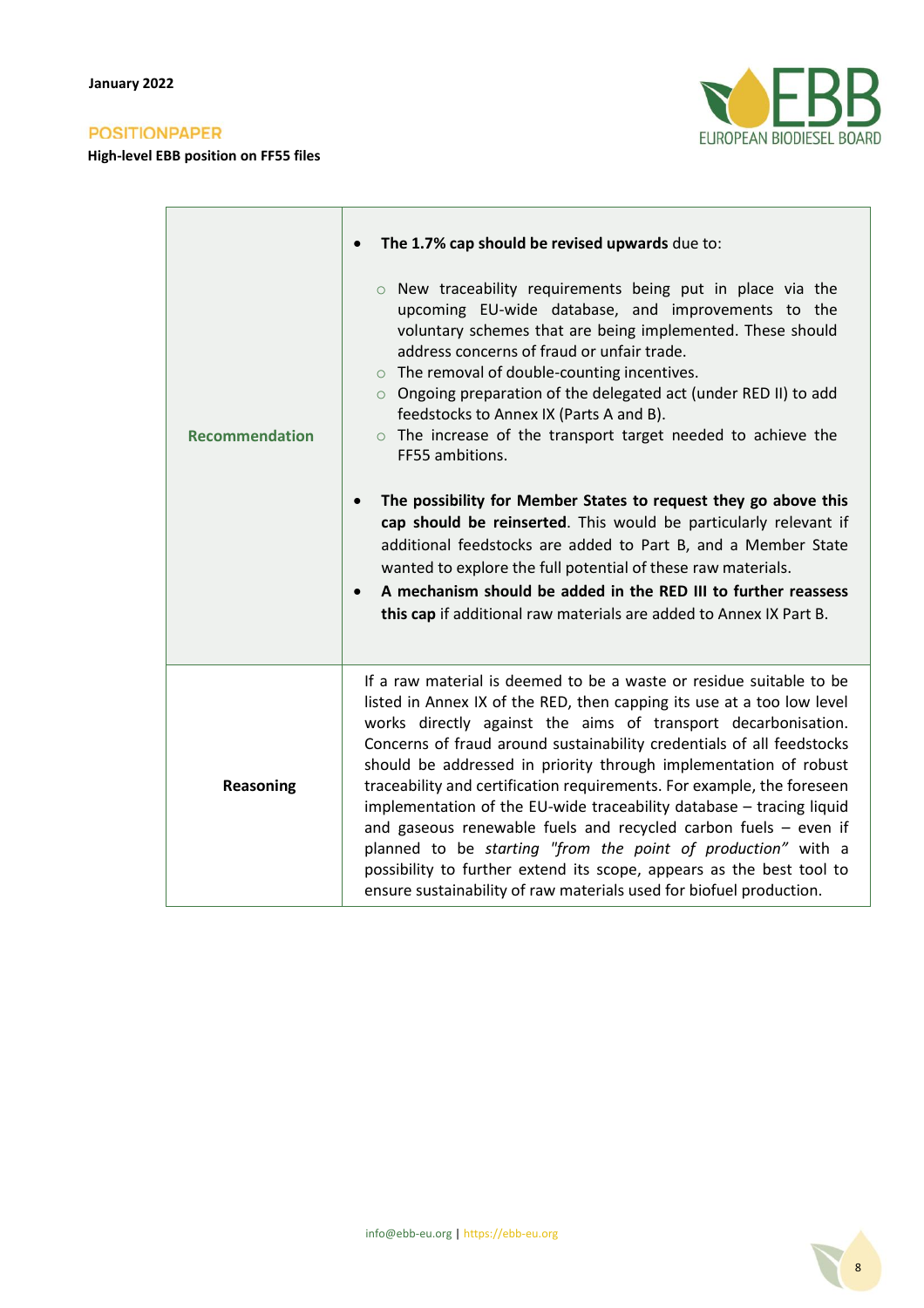**High-level EBB position on FF55 files**



## **Methodology to calculate GHG emissions savings from waste feedstocks not included in Annex IX**

| <b>Recommendation</b> | A mechanism is necessary to introduce a differentiation between<br>Annex IX part B feedstocks and other non-crop, non- Annex IX<br>feedstocks especially since the multiplier for annex IX part B has<br>been removed.<br>However, the proposed methodology deviates significantly from<br>RED, lacks clarity ("closest substitute"), and risks excluding certain<br>feedstocks that are needed and represent a sizeable share of<br>biodiesel.<br>The EBB wishes to work with the Commission and the co legislator<br>more suitable mechanism to amend the<br>propose a<br>to<br>Commission's proposal.                                                                                                                                                                                                                                                                                                                                                                                                                                                                                                    |
|-----------------------|-------------------------------------------------------------------------------------------------------------------------------------------------------------------------------------------------------------------------------------------------------------------------------------------------------------------------------------------------------------------------------------------------------------------------------------------------------------------------------------------------------------------------------------------------------------------------------------------------------------------------------------------------------------------------------------------------------------------------------------------------------------------------------------------------------------------------------------------------------------------------------------------------------------------------------------------------------------------------------------------------------------------------------------------------------------------------------------------------------------|
| <b>Reasoning</b>      | With the revised RED setting a GHG target and the elimination of the<br>multiplier for Annex IX Part B, there should be a way to differentiate<br>between Annex IX and non-Annex IX waste feedstocks in terms of<br>their GHG savings. We therefore understand and agree with the<br>objective of the proposed revision.<br>Nonetheless, the current proposal raises some serious issues as it<br>deviates from the current direct emission methodology from RED, in<br>addition some disposition might prove difficult to implement such as<br>the notion of "closest substitute".<br>The EBB believes an alternative methodology should be proposed<br>that positively differentiates the Annex IX Part B feedstocks from<br>others while allowing the continuous use of those feedstocks, which<br>represent a sizeable portion of the biodiesel production in the EU.<br>We would also recommend the impact of this measure be assessed<br>by the Commission, in particular if this new methodology would lead<br>to feedstocks no longer being eligible under the RED because of the<br>GHG threshold. |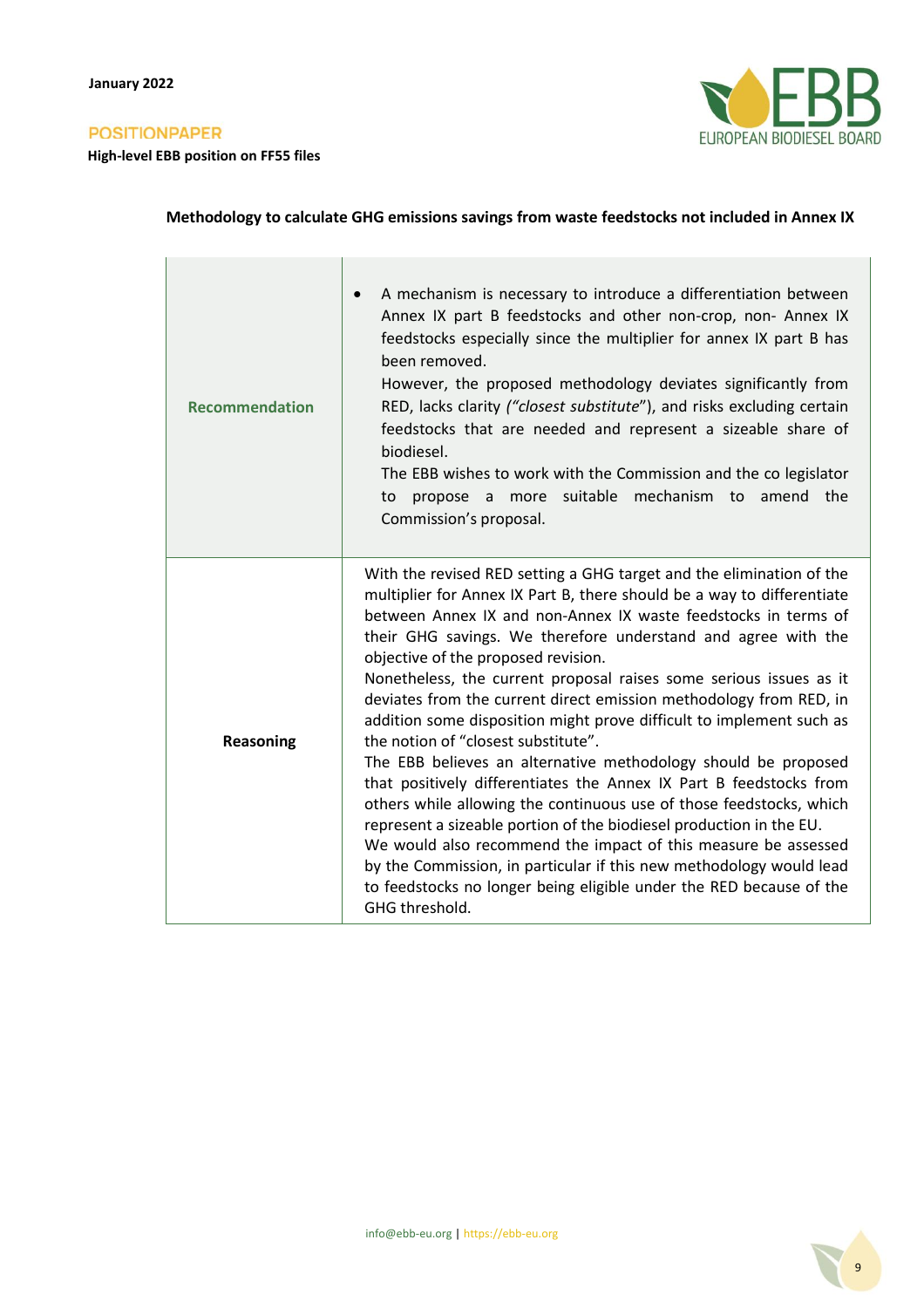**High-level EBB position on FF55 files**



## **GHG savings attributed to renewable electricity**

| <b>Recommendation</b> | While the desire to electrify road transport $-$ in particular<br>$\bullet$<br>passenger cars - is understandable, the GHG savings allocated to<br>renewable electricity should reflect the actual savings, not<br>provide excessive benefits.<br>Renewable electricity savings in transport should be compared<br>$\bullet$<br>against the same fossil comparator used to for biomass fuels<br>used as transport fuel, not biomass fuels used to produce<br>electricity.                                                                                                                                                                                                      |
|-----------------------|--------------------------------------------------------------------------------------------------------------------------------------------------------------------------------------------------------------------------------------------------------------------------------------------------------------------------------------------------------------------------------------------------------------------------------------------------------------------------------------------------------------------------------------------------------------------------------------------------------------------------------------------------------------------------------|
| <b>Reasoning</b>      | In the existing RED II, renewable electricity in the transport sector<br>benefits from a multiple counting incentive of 4 times its energy<br>content.<br>While the RED III proposal eliminates this incentive, it still excessively<br>favours renewable electricity by allocating it a GHG savings of around<br>-195%, by applying the fossil fuel comparator ECF(e) (i.e., the<br>comparator for biomass fuels used to produce electricity). This would<br>massively overestimate GHG emission reductions. Instead, the<br>renewable electricity savings should be compared against the same<br>fossil comparator used for biomass fuels used as transport fuel<br>(EF(t)). |

#### **Removal of multipliers**

| <b>Recommendation</b> | Remove all multipliers in the RED II.<br>$\bullet$                                                                                                                                                                                                                                                                                                                                                                                                            |
|-----------------------|---------------------------------------------------------------------------------------------------------------------------------------------------------------------------------------------------------------------------------------------------------------------------------------------------------------------------------------------------------------------------------------------------------------------------------------------------------------|
| Reasoning             | It has been a longstanding EBB position to ask for the reduction or<br>removal of unreasonable and disproportionate multipliers,<br>particularly those for non-renewable electricity and electricity used in<br>rail - an old technology that has used electricity for a long time.<br>Considering the transition to a GHG system, it makes sense to<br>eliminate all remaining multipliers, to ensure effective GHG savings<br>instead of accounting tricks. |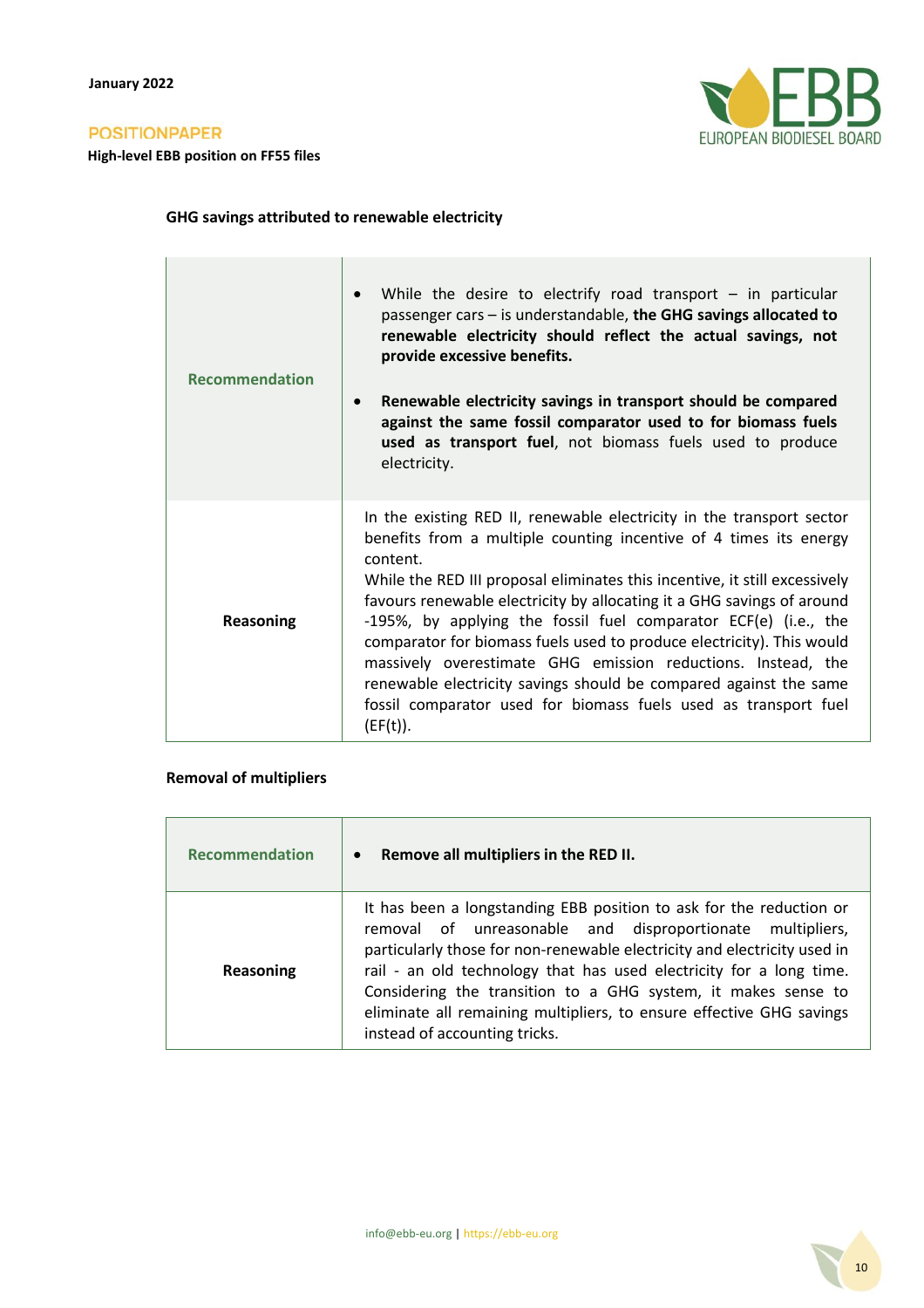**High-level EBB position on FF55 files**



## **Use of regional cultivation values**

| <b>Recommendation</b> | Restore the use of NUTS II values as in RED II.<br>$\bullet$                                                                                                                                                                                                                                                                                                                                                                                                                                                                                                                                                               |
|-----------------------|----------------------------------------------------------------------------------------------------------------------------------------------------------------------------------------------------------------------------------------------------------------------------------------------------------------------------------------------------------------------------------------------------------------------------------------------------------------------------------------------------------------------------------------------------------------------------------------------------------------------------|
| Reasoning             | The RED III proposal deletes paragraphs 2, 3 and 4 of Article 31 RED<br>II. These regulated the possibility of using regional cultivation values,<br>to encourage individual producers to reduce the GHGi of raw<br>materials.<br>The EC believes LCA methodology adjustments like this one will<br>incentivise GHG savings in agriculture. This contrasts with the<br>feedback the EBB has received, with EBB members and their<br>stating the change places an additional<br>suppliers<br>and<br>disproportionate administrative burden on farmers, who would have<br>to calculate their GHG emissions from cultivation. |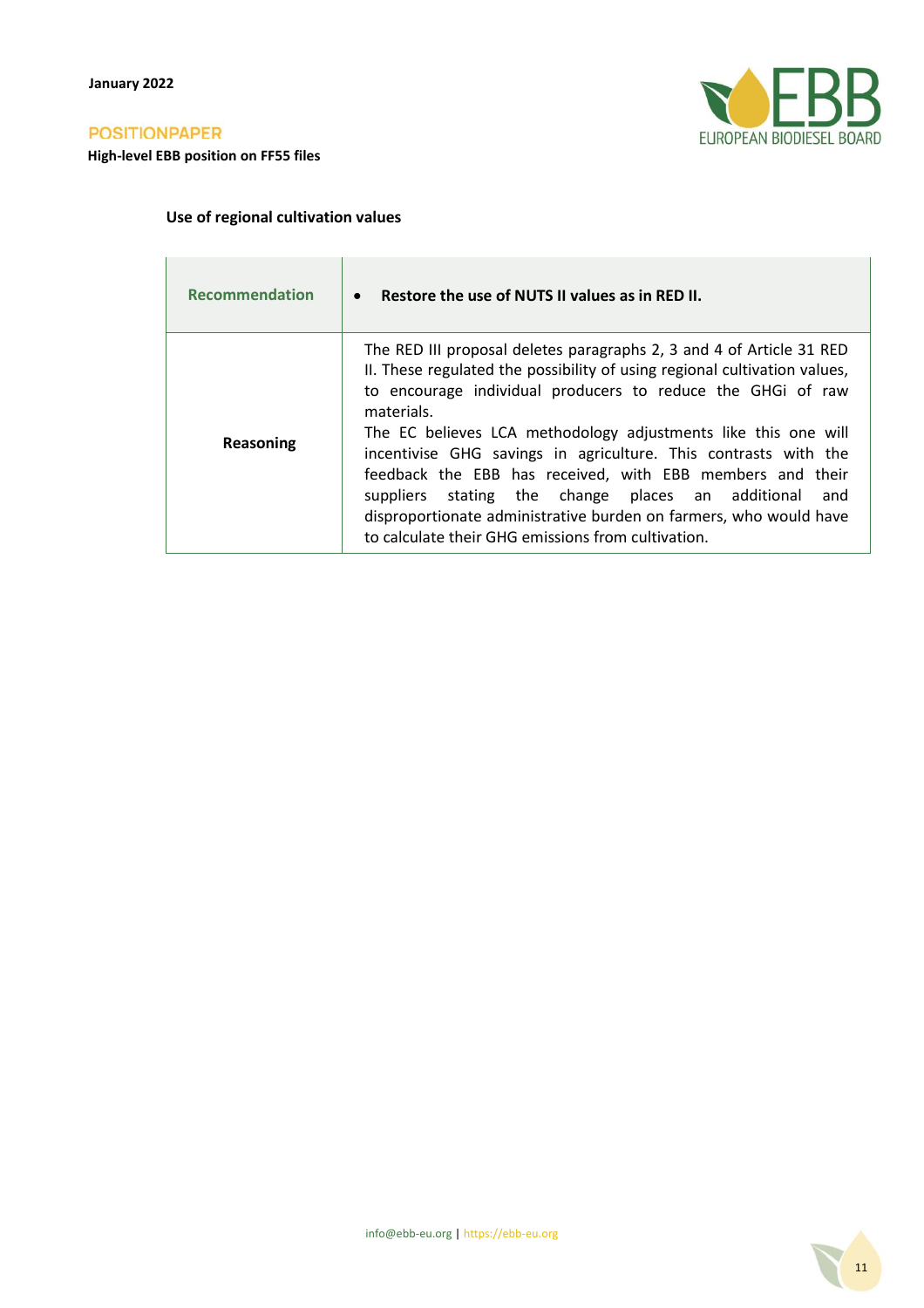**High-level EBB position on FF55 files**



## **Blend wall – B10 and beyond**

| <b>Recommendation</b> | Accept the setting up a B7 protection grade but asking for it to<br>$\bullet$<br>only be mandatory for a transition period (e.g., 5 to 10 years).<br>Reintroduce in the FQD the mention that MSs can go above the<br>$\bullet$<br>B10 diesel grade and put in place higher blends if they chose to<br>(e.g., B30 in France). In addition to B10, higher blends (e.g., B30,<br>B100) should be further incentivised for Heavy Duty Vehicles,<br>one of the recognised 'difficult-to-decarbonise' sectors.<br>Finally, and as part of the EU Alternative Fuels Infrastructure<br>$\bullet$<br>Directive/Regulation, Member States should roll out and foster<br>access to higher blend infrastructure, especially for dedicated<br>fleets.                                                                                                                                                                                 |
|-----------------------|--------------------------------------------------------------------------------------------------------------------------------------------------------------------------------------------------------------------------------------------------------------------------------------------------------------------------------------------------------------------------------------------------------------------------------------------------------------------------------------------------------------------------------------------------------------------------------------------------------------------------------------------------------------------------------------------------------------------------------------------------------------------------------------------------------------------------------------------------------------------------------------------------------------------------|
| <b>Reasoning</b>      | Commercially available biofuels are the most efficient and viable<br>means to lower emissions in transport, and the current B7 level of<br>biodiesel blending in fossil diesel should be maintained. Higher FAME<br>blends and grades and HVO should be promoted especially in those<br>sectors where electrification is not viable.<br>The rollout of B10 (at a minimum) as the standard diesel grade across<br>the EU is an essential instrument to decarbonise the existing road<br>vehicle fleet, especially passenger cars. Moreover, the promotion of<br>higher blends for dedicated fleets of heavy vehicles like buses and<br>trucks should continue in parallel.<br>Moreover, to maximise the GHG emissions reductions and air quality<br>benefits of higher blends, effective incorporation of B7 should be<br>achieved across the EU. Higher blends like B30 and B100 should also<br>be further incentivised. |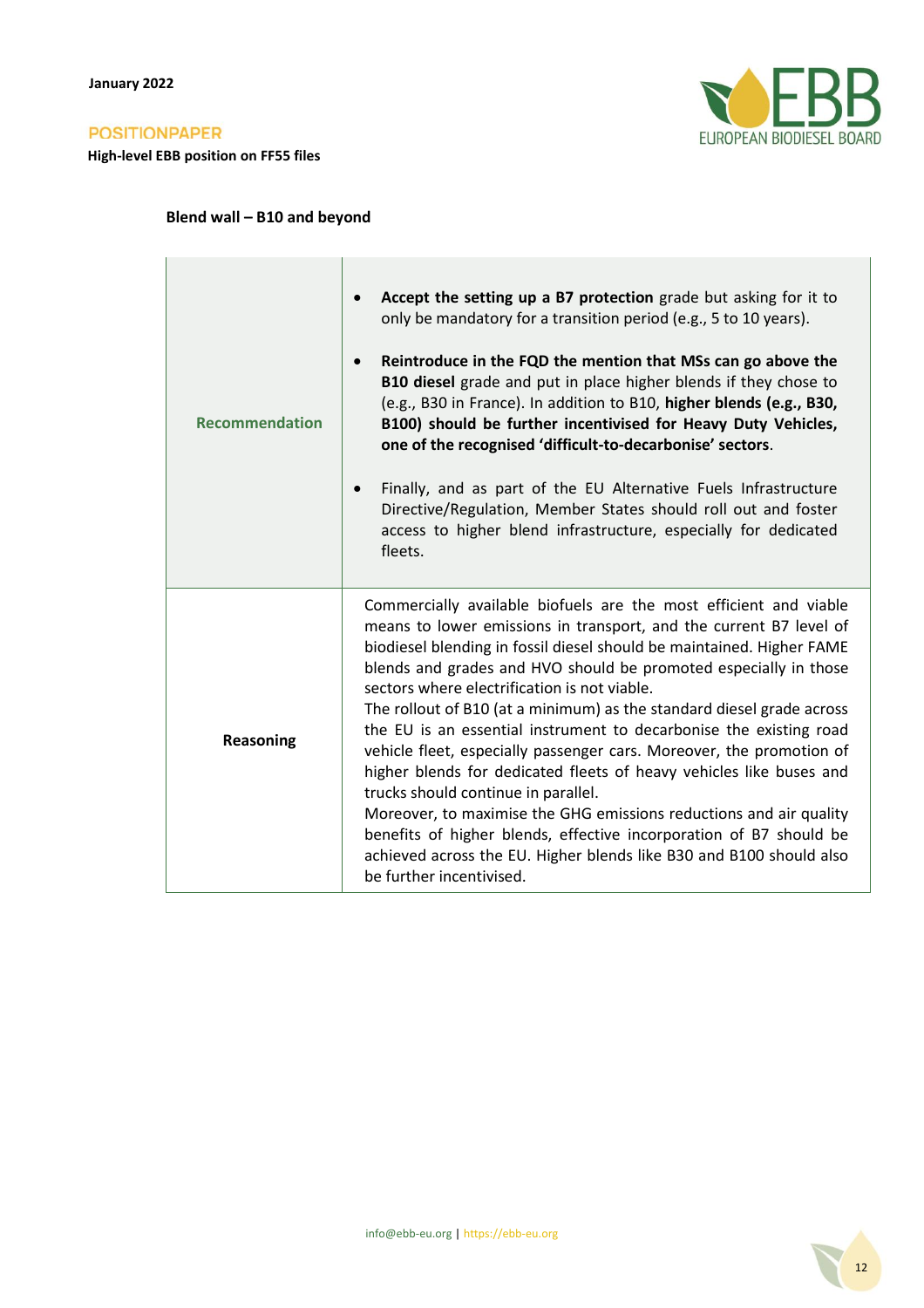

## **FuelEU Maritime Regulation**

| <b>Recommendation</b> | Include in the maritime sector all sustainable biofuels under<br>RED (including crops and all wastes and residues).<br>To ensure the existence of a harmonised framework at EU<br>$\bullet$<br>level, FuelEU Maritime should follow the same sustainability<br>rules as the RED. To this end, we recommend the removal of<br>"or that are produced from food and feed crops" from Article<br>$9(1)(a)$ .<br>While all RED compliant biofuels should be accepted in<br>maritime, the RED limitations (crop-cap, phase-out of high-<br>ILUC, etc.) should also be applicable in the maritime sector.<br>Remove the 1.2x maritime multiplier in the RED to ensure a<br>level playing field.<br>To put in place measures to avoid carbon leakage, where ship<br>owner and operators operate long-distance fossil-fuel-driven<br>voyages to ports on the EU periphery, where cargo is<br>transferred to "clean" ships for the voyage between the port<br>and the EU.<br>Ensure accurate calculation of emissions from all energy<br>$\bullet$<br>sources used in the maritime industry. |
|-----------------------|------------------------------------------------------------------------------------------------------------------------------------------------------------------------------------------------------------------------------------------------------------------------------------------------------------------------------------------------------------------------------------------------------------------------------------------------------------------------------------------------------------------------------------------------------------------------------------------------------------------------------------------------------------------------------------------------------------------------------------------------------------------------------------------------------------------------------------------------------------------------------------------------------------------------------------------------------------------------------------------------------------------------------------------------------------------------------------|
| <b>Reasoning</b>      | The proposed regulation contradicts the RED II and should be<br>adjusted accordingly. Namely, changes should remove the biases<br>against food and feed crop-based biofuels to ensure that RED<br>sustainability requirements are used consistently and remove biases<br>against biodiesel.<br>The proposal includes emissions factors for fuel production, and for<br>biodiesel the value given refers to RED II. Values for fuel consumption<br>are inconsistent with those given in RED II and should be corrected.<br>Setting $\sum E_k \times CO_{2eq_{electricity,k}}$ to zero gives electricity generation an<br>unfair advantage, does not respect technological neutrality by<br>unfairly promoting electrification.                                                                                                                                                                                                                                                                                                                                                      |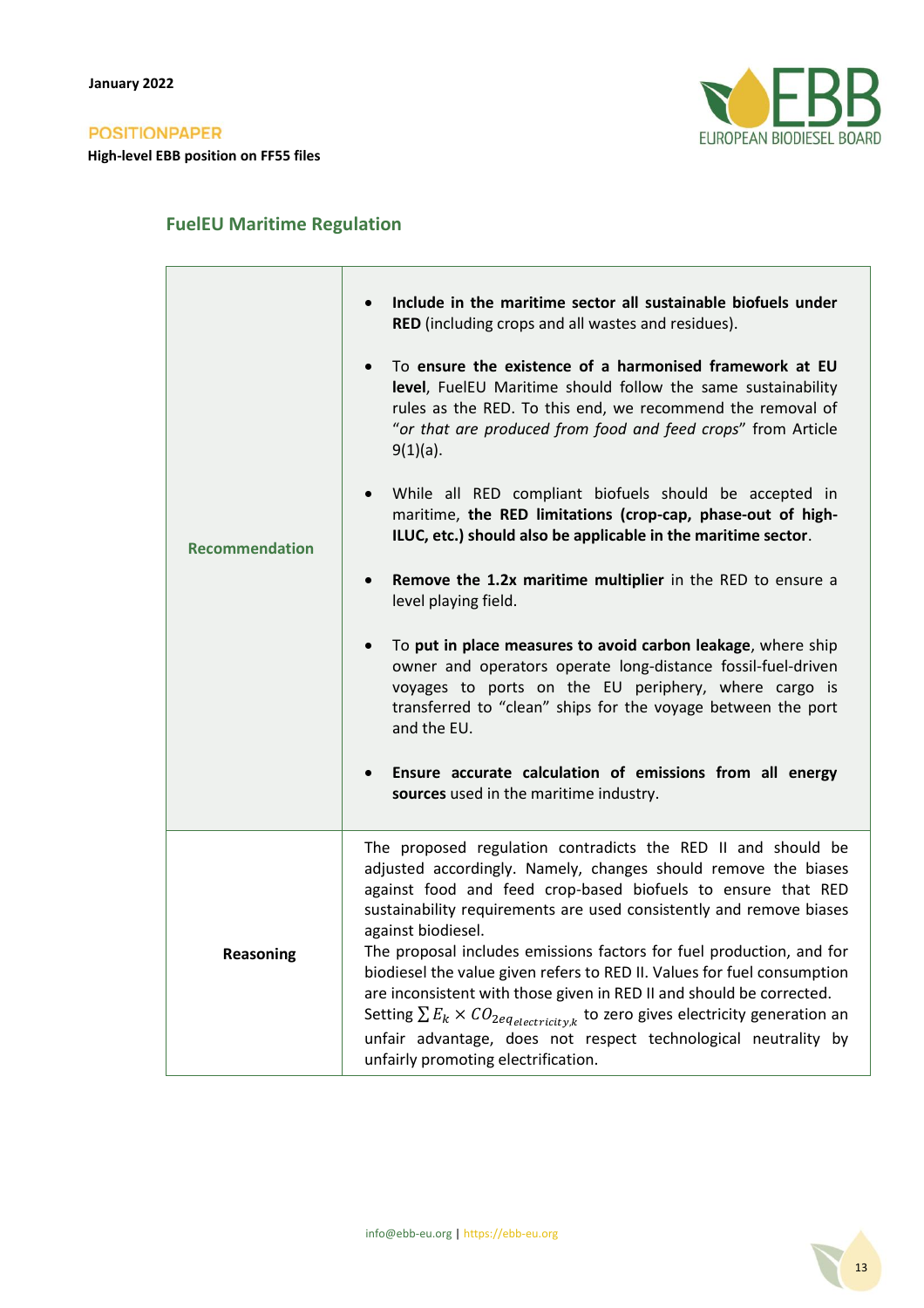

## **RefuelEU Aviation Regulation**

| <b>Recommendation</b> | Include in the aviation sector all sustainable biofuels under<br>RED (including crops and all wastes and residues).<br>To ensure a broad supply of Sustainable Aviation Fuels (SAF), it<br>is critical to expand the pool of suitable feedstock types for<br>aviation (e.g., sustainable crop-based, as governed already in<br>transport), as well as and other novel feedstocks, is key.<br>Therefore, the proposed definition of SAF should be amended<br>to include all the above-mentioned feedstocks.<br>While all RED biofuels should be accepted in aviation, the RED<br>$\bullet$<br>limitations (crop-cap, phase out of high-ILUC, etc.) should also<br>be applicable in the aviation sector.<br>Remove the 1.2x aviation multiplier in the RED to ensure a<br>$\bullet$<br>level playing field.<br>Support the proposed blending obligation for the aviation<br>sector.<br>The market impact on feedstock availability should be taken<br>$\bullet$<br>into proper consideration in the political discussions to ensure<br>there is sufficient feedstock for the aviation sector's<br>requirements, while at the same time ensuring current uses are<br>not drawn away leading to a reversal of decarbonisation in road<br>transport. |
|-----------------------|-------------------------------------------------------------------------------------------------------------------------------------------------------------------------------------------------------------------------------------------------------------------------------------------------------------------------------------------------------------------------------------------------------------------------------------------------------------------------------------------------------------------------------------------------------------------------------------------------------------------------------------------------------------------------------------------------------------------------------------------------------------------------------------------------------------------------------------------------------------------------------------------------------------------------------------------------------------------------------------------------------------------------------------------------------------------------------------------------------------------------------------------------------------------------------------------------------------------------------------------------|
| <b>Reasoning</b>      | If measures are implemented in the right way, the EBB believes it<br>would trigger companies to invest in SAF technology development<br>and generate additional SAF production volumes. An EU-wide<br>measure for aviation decarbonisation must be effective and<br>complement other existing EU decarbonisation measures in other<br>transport sectors such as road transport, and in particular the<br>reduction of GHG emissions of the Heavy-Duty Vehicles (HDV) sector,<br>which has limited decarbonisation options and should continue being<br>decarbonised.                                                                                                                                                                                                                                                                                                                                                                                                                                                                                                                                                                                                                                                                            |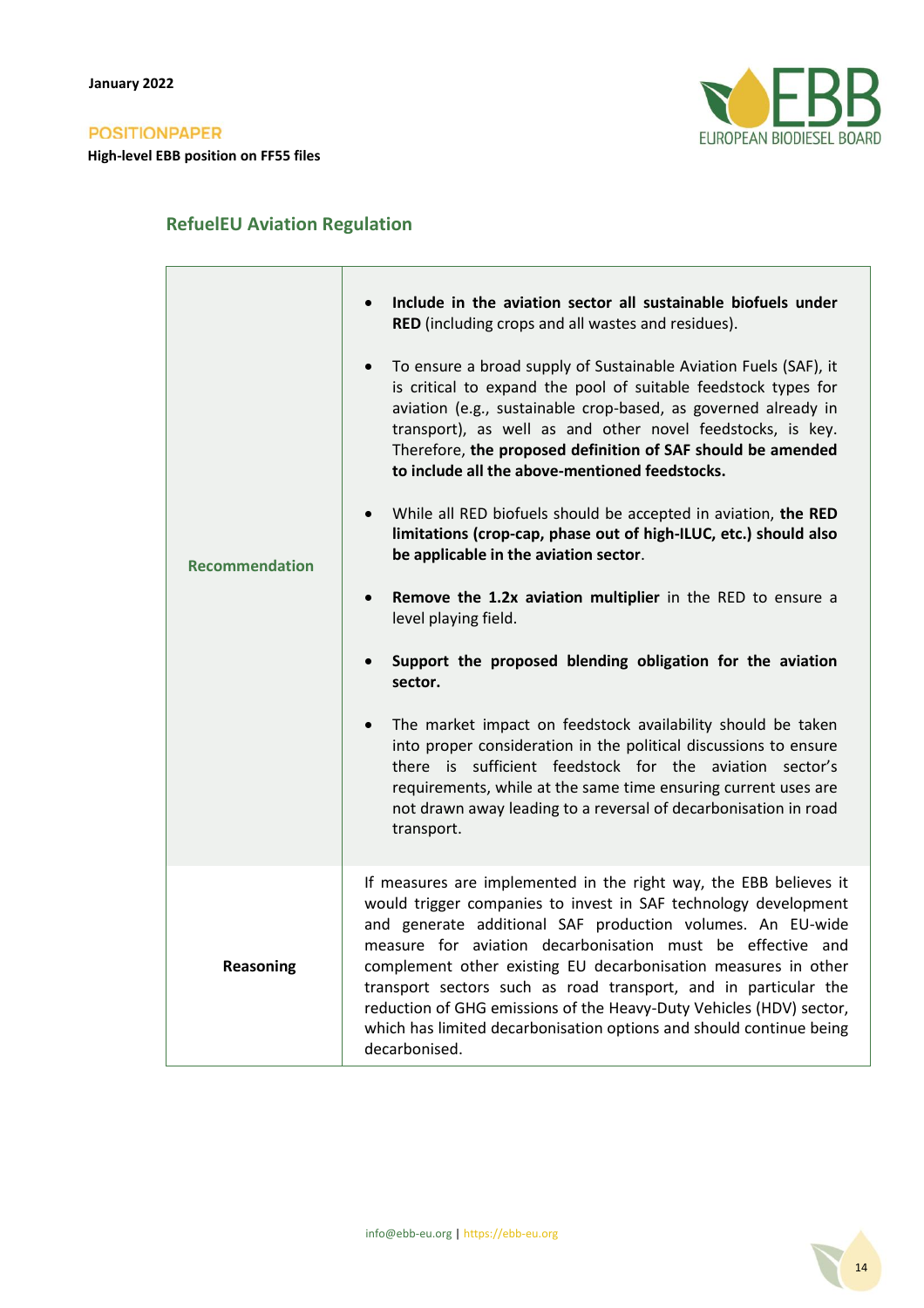**High-level EBB position on FF55 files**



## **CO<sup>2</sup> Standards for Cars and Vans**

| <b>Recommendation</b> | The EU should consider an approach that accounts for the<br>$\bullet$<br>nature of the energy powering vehicles (Well-to-Wheel),<br>distinguishes between fossil and biogenic $CO2$ and accounts for<br>the production and end-of-life emissions of the vehicles. In the<br>meantime (e.g., by 2030), an incentive to account for the<br>renewable component of the fuel should be introduced.       |
|-----------------------|------------------------------------------------------------------------------------------------------------------------------------------------------------------------------------------------------------------------------------------------------------------------------------------------------------------------------------------------------------------------------------------------------|
| Reasoning             | Current EU $CO2$ standards for vehicles only account for tailpipe<br>emissions (Tank-To-Wheel). This restrictive approach distorts<br>competition between powertrain technologies and misleadingly<br>labels electromobility as emissions free. It fails to incentivise biofuels<br>and biogas with a lower GHG footprint and renewable content by not<br>recognising their biogenic energy content. |

## **ETD – Energy Taxation Directive**

| <b>Recommendation</b> | Refuse the equation of crop-based biofuels and fossil fuels,<br>$\bullet$<br>rejecting the proposed table of tax levels.<br>Propose equal taxation level for all sustainable biofuels.<br>$\bullet$<br>This taxation level should recognise the significant GHG savings of<br>biofuels, and respect the fact that, under IPCC guidelines, CO <sub>2</sub><br>pricing should not apply to biofuels and biomass.<br>Derogation for fuels used in agriculture, horticulture and forestry<br>$\bullet$<br>must be maintained. |
|-----------------------|---------------------------------------------------------------------------------------------------------------------------------------------------------------------------------------------------------------------------------------------------------------------------------------------------------------------------------------------------------------------------------------------------------------------------------------------------------------------------------------------------------------------------|
| Reasoning             | An EU energy taxation system should incentivise the use of higher<br>renewable content in liquid fuels. It should also follow a carbon<br>intensity methodology to improve the business case for renewable<br>liquid fuels. Moreover, it should differentiate between fossil fuels<br>and sustainable biofuels without a sunset clause for this<br>differentiation.                                                                                                                                                       |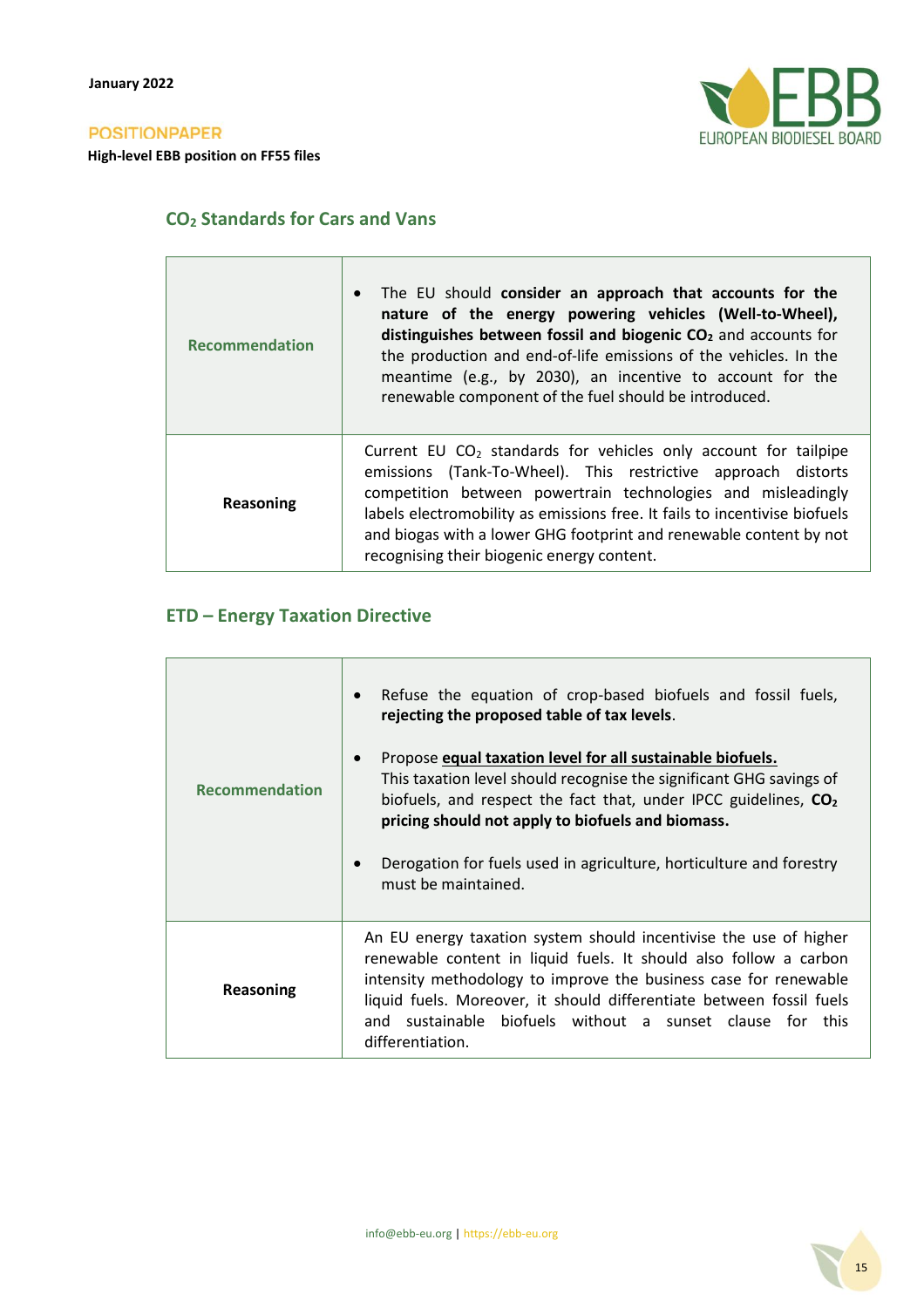

## **ESR – Effort Sharing Regulation**

| <b>Recommendation</b> | We welcome the increased ambition in the EC proposal and<br>$\bullet$<br>support a higher ESR target that includes road transport.                                                                                                                                                                                               |
|-----------------------|----------------------------------------------------------------------------------------------------------------------------------------------------------------------------------------------------------------------------------------------------------------------------------------------------------------------------------|
| Reasoning             | To match this increased ambition in the uptake of renewables in<br>transport, the EU Effort Sharing Regulation (ESR) should be<br>strengthened by setting higher GHG emissions targets for the<br>transport sector. Failure to do so would place a higher burden on<br>other non-ETS sectors such as agriculture and households. |